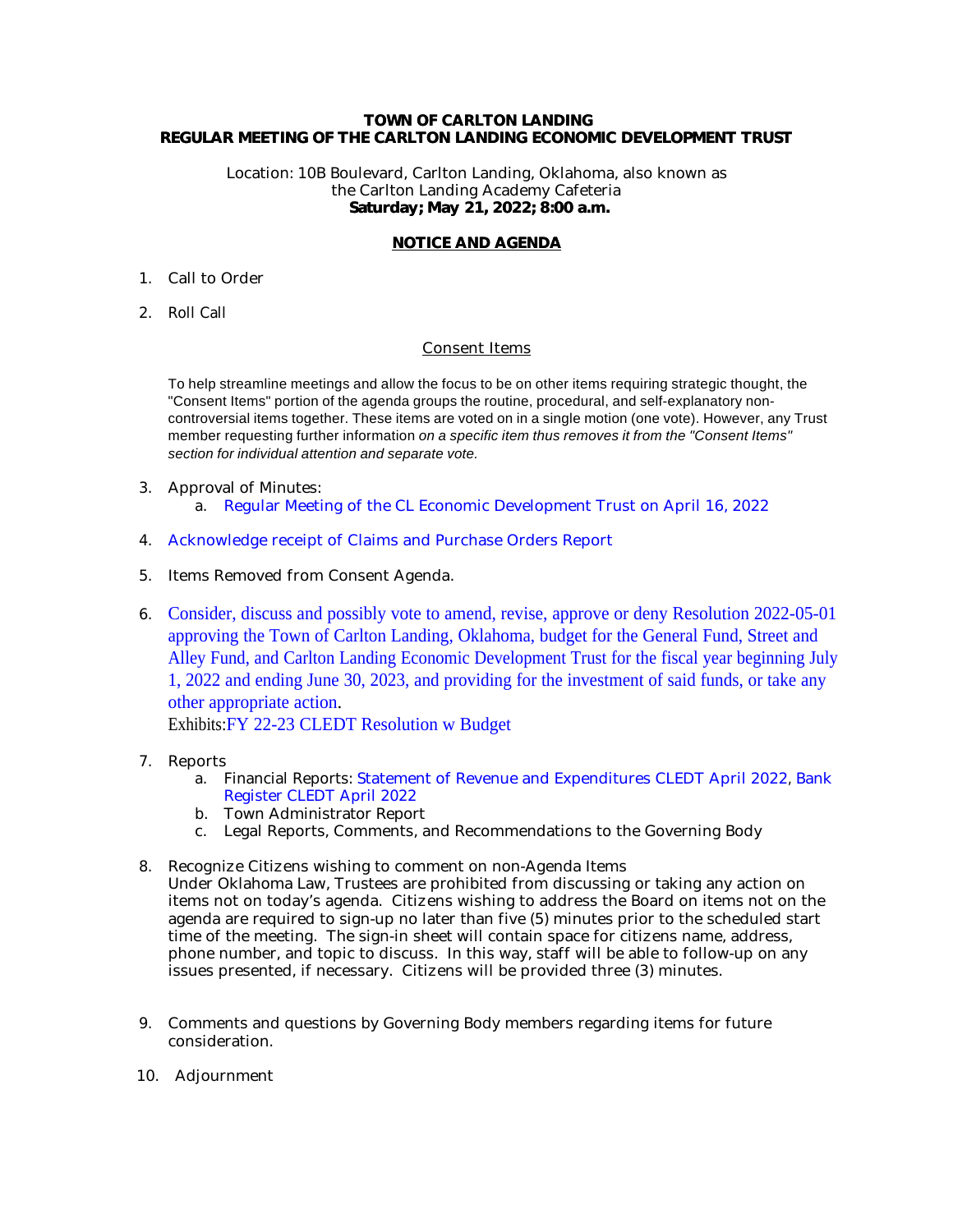**I certify that the foregoing Notice and Agenda was posted in prominent view at 10B Boulevard, Carlton Landing, Oklahoma, also known as "Academy Cafeteria"** 

**At 4:00 PM on the 18th day of May 2022, being at least 24 hours prior to the Regular Meeting described above.**

**\_\_\_\_\_\_\_\_\_\_\_\_\_\_\_\_\_\_\_\_\_\_\_\_\_\_\_\_\_\_\_\_\_\_\_\_\_\_\_\_\_ Jan Summers**

Printed Name of Person Posting the Agenda Agenda Regular Meeting of the CLEDT Page 1 of 2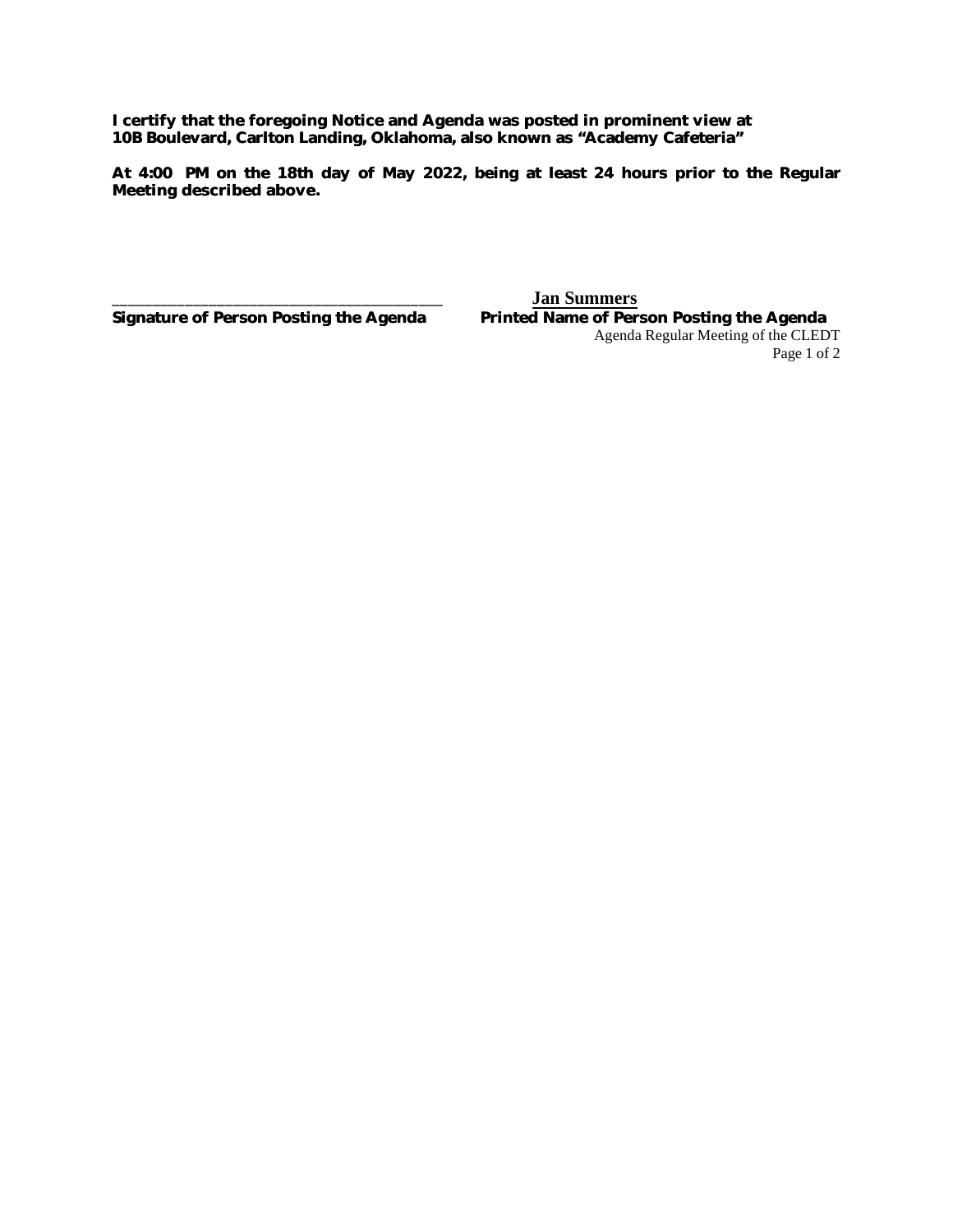## <span id="page-2-0"></span>**TOWN OF CARLTON LANDING REGULAR MEETING OF THE CARLTON LANDING ECONOMIC DEVELOPMENT TRUST**

#### Location: 10B Boulevard, Carlton Landing, Oklahoma, also known as the Carlton Landing Academy Cafeteria  **Saturday; April 16, 2022; 8:00 a.m.**

## **MINUTES**

## 1. Call to Order

The meeting was called to order at 8:02 a.m. with Mayor Chinnici presiding.

- 2. Roll Call
	- PRESENT: Joanne Chinnici Chuck Mai Kris Brule' Mary Myrick Clay Chapman

ABSENT: None

## Consent Items

- 3. Approval of Minutes:
	- a. Regular Meeting of the CL Economic Development Trust on March 19, 2022
- 4. Acknowledge receipt of Claims and Purchase Orders Report

MOTION: A motion was made by Mai and seconded by Brule' to accept the consent agenda as presented.

AYE: Joanne Chinnici Chuck Mai Kris Brule' Mary Myrick Clay Chapman

NAY: None

- 5. Items Removed from Consent Agenda.
- 6. Consider, discuss, and possibly vote to amend, revise, approve or deny recognizing substantial completion of Pavilion by Kerney Homes and accept possession of the Water Street Pavilion, or take any other appropriate action.

The Pavilion was awarded to Kerney Homes for Construction and has taken around one year to complete. Supplies and weather impacted the completion of the Pavilion. The final punch list has a few items for follow-up – completion of landscaping, training on light timer controller, and addressing ceiling fan breakage. The ceiling fan issue was discovered during the spring winds and storms. The fan blades break during high winds. We are working with the contractor to test and determine if adjusting the height of the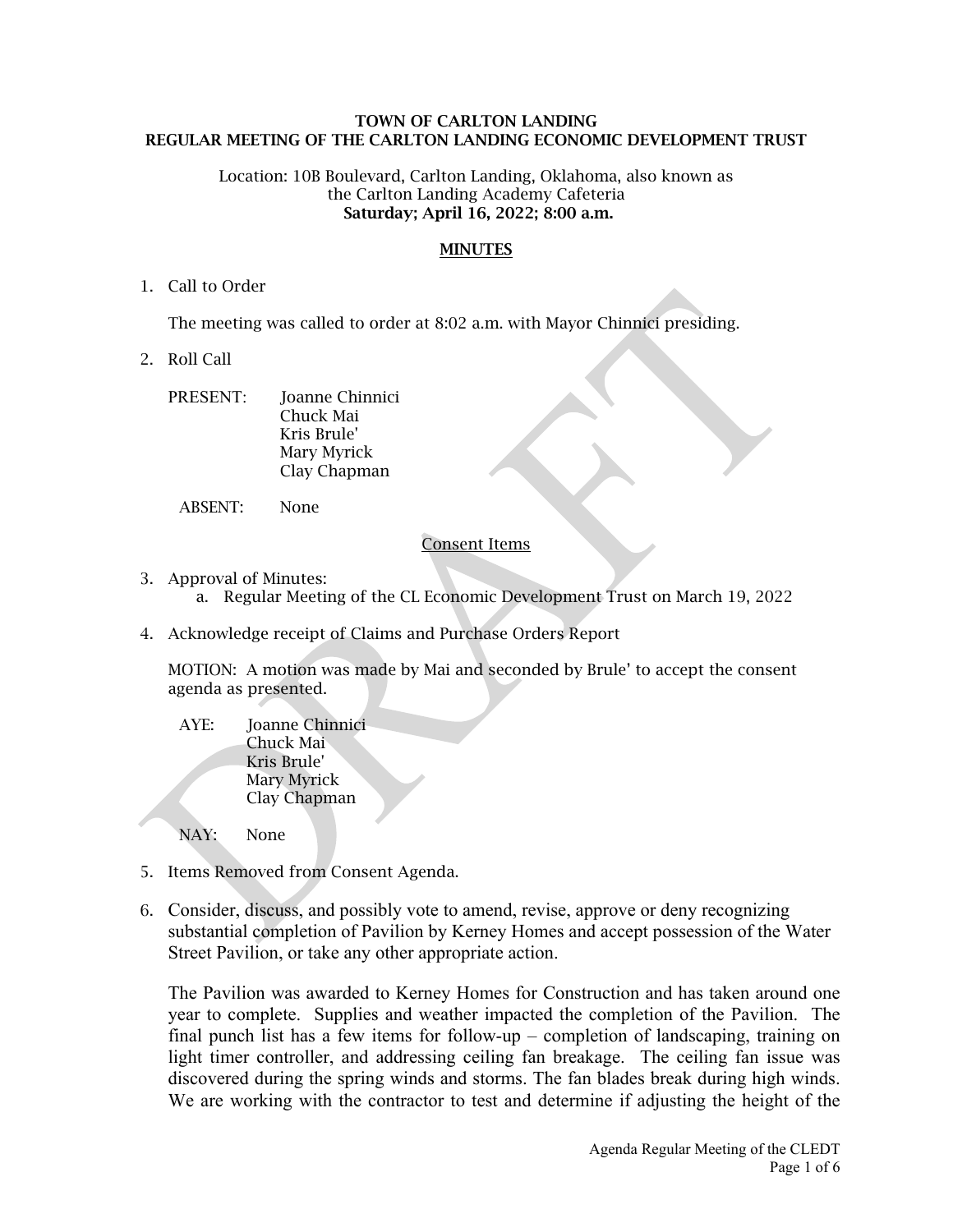fans will protect the blades and still provide usefulness of the fans. If adjusting the height of the fans does not work, we will remove the ceiling fans and see if there are other options which may work to provide movement of air.

To ensure proper protection of the Pavilion and people using the Pavilion, the Town should accept possession of the Pavilion. Once accepted the Pavilion can be covered under the Town Liability Insurance. In addition, the Pavilion can then be used and rented, which is not really allowed under the Contractors insurance.

The minor outstanding items are not an impediment to the Town accepting the Pavilion and taking possession. We will continue to work with Kerney Homes to complete the outstanding items and will not process final payment until all items have been completed.

MOTION: A motion was made by Mai and seconded by Chinnici to approve accepting possession of the Pavilion from Contractor, Kerney Homes.

AYE: Mary Myrick Joanne Chinnici Chuck Mai Kris Brule' Clay Chapman

NAY: None

- 7. Reports
	- a. Financial Reports (See attachment)

 $\mathcal{L}_\mathcal{L}$  , where  $\mathcal{L}_\mathcal{L}$  is the set of the set of the set of the set of the set of the set of the set of the set of the set of the set of the set of the set of the set of the set of the set of the set of the

\_\_\_\_\_\_\_\_\_\_\_\_\_\_\_\_\_\_\_\_\_\_\_\_\_\_\_\_\_\_\_\_\_\_\_\_\_\_\_\_\_\_

- b. Town Administrator Report (See attachment)
- c. Legal Reports, Comments, and Recommendations to the Governing Body

Kay Wall, town attorney, reported working on 1) the Pittsburg County hazard mitigation plan and 2) two resolutions appearing in the town of Carlton Landing Minutes.

- 8. Recognize Citizens wishing to comment on non-Agenda Items. None
- 9. Comments and questions by Governing Body members regarding items for future consideration. None

10. Adjournment

There being no further business, a motion was made and seconded to adjourn the meeting at 8:06 a.m.. April 16, 2022.

Mayor

Attest:

Town Clerk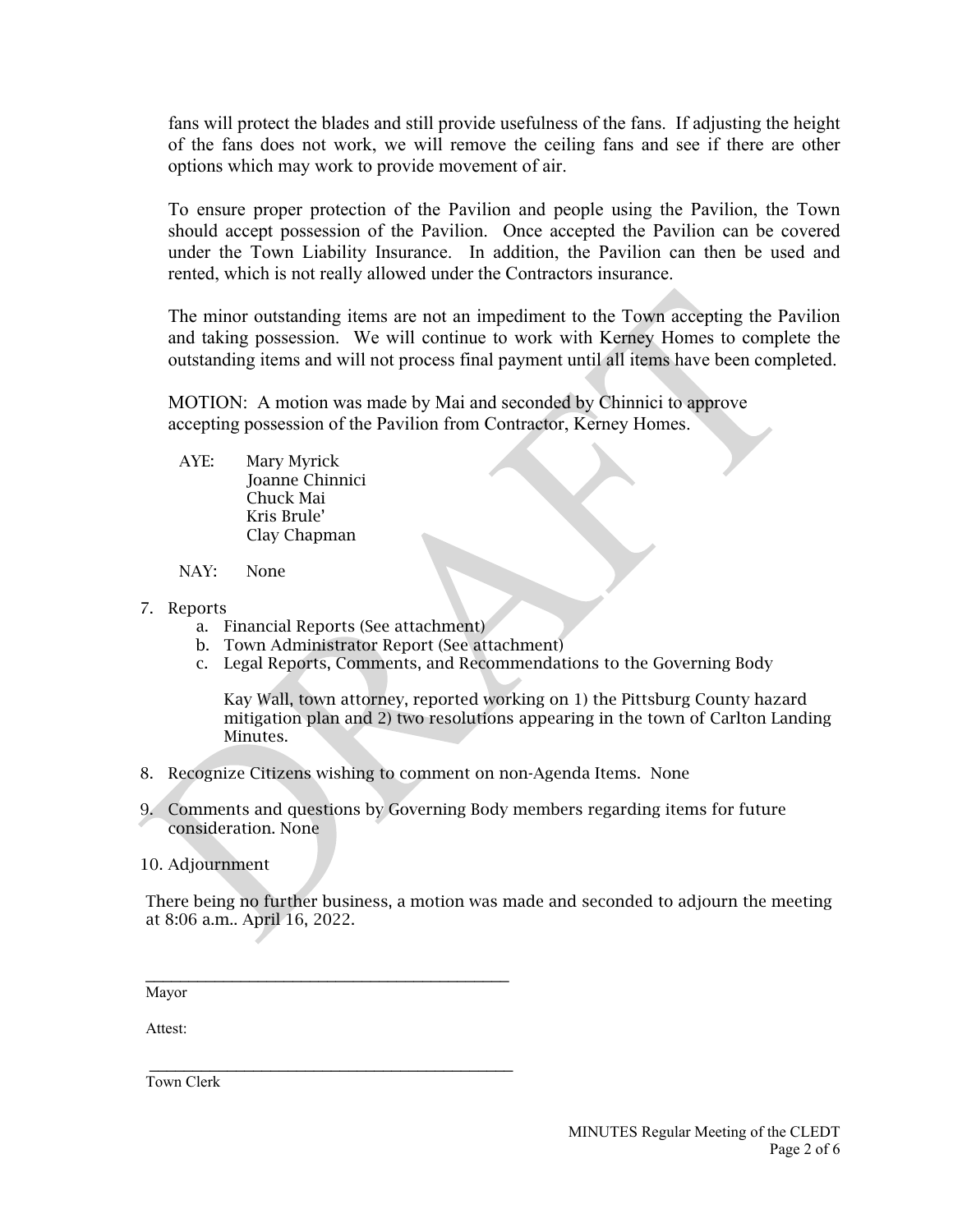## 4/12/2022 **CLEDT** Page 1 of 1 12:15 PM **Bank Register**

**3/1/2022 to 3/31/2022**

| Date                              | <b>Transaction Transaction</b><br><b>Number</b> | <b>Name / Description</b> | Deposit<br>Date | <b>Deposit</b><br><b>Number</b>       | <b>Receipts</b><br>& Credits | <b>Checks &amp;</b><br><b>Payments</b> | <b>Balance</b> |  |
|-----------------------------------|-------------------------------------------------|---------------------------|-----------------|---------------------------------------|------------------------------|----------------------------------------|----------------|--|
| 1040 BOK 3649 TIF Increment       |                                                 |                           |                 |                                       |                              |                                        |                |  |
|                                   |                                                 | Beginning Balance         |                 |                                       | 0.00                         | 0.00                                   | 991,821.19     |  |
| 3/30/2022                         | <b>EFT</b>                                      | Town of Carlton Landing   |                 |                                       | 0.00                         | 7,534.36                               | 984,286.83     |  |
|                                   |                                                 |                           |                 | 1040 BOK 3649 TIF Increment Totals    | \$0.00                       | \$7,534.36                             | \$984,286.83   |  |
| 1050 BOK 6147 - Rev Bond 2018     |                                                 |                           |                 |                                       |                              |                                        |                |  |
|                                   |                                                 | Beginning Balance         |                 |                                       | 0.00                         | 0.00                                   | 9,547.90       |  |
|                                   |                                                 |                           |                 | 1050 BOK 6147 - Rev Bond 2018 Totals  | \$0.00                       | \$0.00                                 | \$9,547.90     |  |
|                                   |                                                 |                           |                 |                                       |                              |                                        |                |  |
| 1060 BOK 4042 - Rev Bond 2018B    |                                                 |                           |                 |                                       |                              |                                        |                |  |
|                                   |                                                 | Beginning Balance         |                 |                                       | 0.00                         | 0.00                                   | 1,171.16       |  |
|                                   |                                                 |                           |                 | 1060 BOK 4042 - Rev Bond 2018B Totals | \$0.00                       | \$0.00                                 | \$1,171.16     |  |
| 1070 BOK - Rev Bond 2019          |                                                 |                           |                 |                                       |                              |                                        |                |  |
|                                   |                                                 | Beginning Balance         |                 |                                       | 0.00                         | 0.00                                   | 43,008.85      |  |
|                                   |                                                 |                           |                 | 1070 BOK - Rev Bond 2019 Totals       | \$0.00                       | \$0.00                                 | \$43,008.85    |  |
| 1080 BOK 3045 Rev Bond 2020       |                                                 |                           |                 |                                       |                              |                                        |                |  |
|                                   |                                                 | Beginning Balance         |                 |                                       | 0.00                         | 0.00                                   | 55,651.69      |  |
| 3/9/2022                          | 0027                                            | New Town Development      |                 |                                       | 0.00                         | 17,971.20                              | 37,680.49      |  |
|                                   |                                                 |                           |                 | 1080 BOK 3045 Rev Bond 2020 Totals    | \$0.00                       | \$17,971.20                            | \$37,680.49    |  |
|                                   |                                                 |                           |                 | <b>Report Totals</b>                  | \$0.00                       | \$25,505.56                            | \$1,075,695.23 |  |
|                                   |                                                 |                           |                 | Records included in total $= 7$       |                              |                                        |                |  |
|                                   |                                                 |                           |                 |                                       |                              |                                        |                |  |
| <b>Report Options</b>             |                                                 |                           |                 |                                       |                              |                                        |                |  |
| Trans Date: 3/1/2022 to 3/31/2022 |                                                 |                           |                 |                                       |                              |                                        |                |  |
| Fund: CLEDT                       |                                                 |                           |                 |                                       |                              |                                        |                |  |
| Display Notation: No              |                                                 |                           |                 |                                       |                              |                                        |                |  |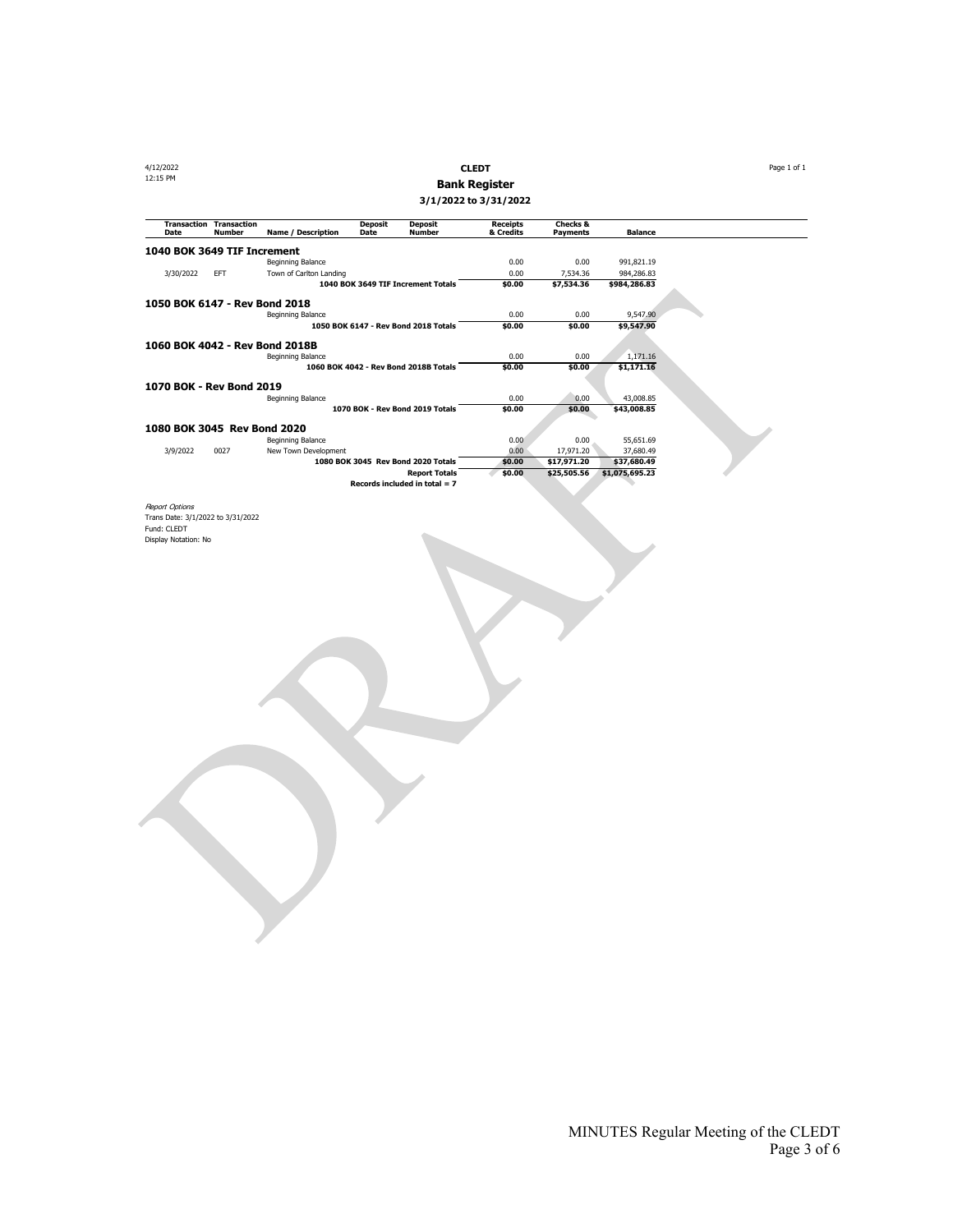4/12/2022 **CLEDT** Page 1 of 1

12:14 PM **Payments Journal (Summary)**

**3/1/2022 to 3/31/2022**

| <b>Check Date</b>                                         | Check /<br>Reference #<br>Payee       | <b>Amount</b> |  |
|-----------------------------------------------------------|---------------------------------------|---------------|--|
|                                                           | 1040 BOK 3649 TIF Increment           |               |  |
| 3/30/2022                                                 | <b>EFT</b><br>Town of Carlton Landing | 7,534.36      |  |
|                                                           | 1040 BOK 3649 TIF Increment Totals    | \$7,534.36    |  |
|                                                           | 1080 BOK 3045 Rev Bond 2020           |               |  |
| 3/9/2022                                                  | 0027<br>New Town Development          | 17,971.20     |  |
|                                                           | 1080 BOK 3045 Rev Bond 2020 Totals    | \$17,971.20   |  |
|                                                           |                                       |               |  |
| <b>Report Options</b>                                     |                                       |               |  |
| Check Date: 3/1/2022 to 3/31/2022<br>Display Notation: No |                                       |               |  |
| Fund: CLEDT                                               |                                       |               |  |
|                                                           |                                       |               |  |
|                                                           |                                       |               |  |
|                                                           |                                       |               |  |
|                                                           |                                       |               |  |
|                                                           |                                       |               |  |
|                                                           |                                       |               |  |
|                                                           |                                       |               |  |
|                                                           |                                       |               |  |
|                                                           |                                       |               |  |
|                                                           |                                       |               |  |
|                                                           |                                       |               |  |
|                                                           |                                       |               |  |
|                                                           |                                       |               |  |
|                                                           |                                       |               |  |
|                                                           |                                       |               |  |
|                                                           |                                       |               |  |
|                                                           |                                       |               |  |
|                                                           |                                       |               |  |
|                                                           |                                       |               |  |
|                                                           |                                       |               |  |
|                                                           |                                       |               |  |
|                                                           |                                       |               |  |
|                                                           |                                       |               |  |
|                                                           |                                       |               |  |
|                                                           |                                       |               |  |
|                                                           |                                       |               |  |
|                                                           |                                       |               |  |
|                                                           |                                       |               |  |
|                                                           |                                       |               |  |
|                                                           |                                       |               |  |
|                                                           |                                       |               |  |
|                                                           |                                       |               |  |
|                                                           |                                       |               |  |
|                                                           |                                       |               |  |

MINUTES Regular Meeting of the CLEDT Page 4 of 6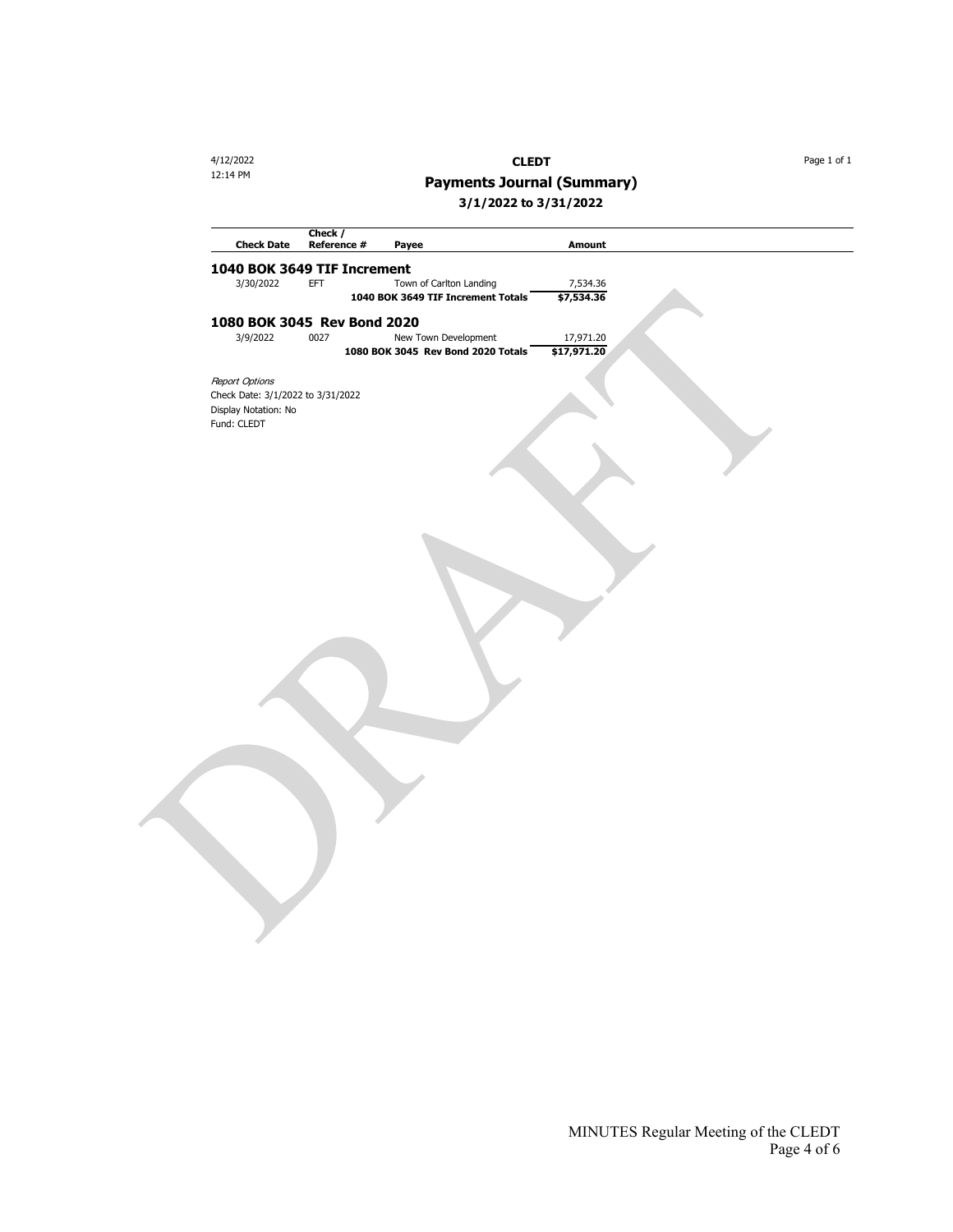#### **Statement of Revenue and Expenditures**

| Acct                              |                                          | <b>Current</b><br>Period<br><b>Mar 2022</b><br><b>Mar 2022</b><br>Actual | Year-To-Date<br>Jul 2021<br>Mar 2022<br><b>Actual</b> | <b>Annual Budget</b><br><b>Jul 2021</b><br>Jun 2022 | <b>Annual Budget</b><br>Jul 2021<br><b>Jun 2022</b><br>Variance | Jul 2021<br>Jun 2022<br><b>Percent of</b><br><b>Budget</b> |
|-----------------------------------|------------------------------------------|--------------------------------------------------------------------------|-------------------------------------------------------|-----------------------------------------------------|-----------------------------------------------------------------|------------------------------------------------------------|
| <b>Revenue &amp; Expenditures</b> |                                          |                                                                          |                                                       |                                                     |                                                                 |                                                            |
| <b>Revenue</b>                    |                                          |                                                                          |                                                       |                                                     |                                                                 |                                                            |
|                                   | <b>Non-Departmental Revenues</b>         |                                                                          |                                                       |                                                     |                                                                 |                                                            |
| 3999                              | Fund Balance Carryover                   | 0.00                                                                     | 0.00                                                  | 644,885.00                                          | 644,885.00                                                      | 0.0%                                                       |
| 4050                              | Tax Increment from County                | 0.00                                                                     | 770,746.76                                            | 868,289.00                                          | 97,542.24                                                       | 88.8%                                                      |
| 4350                              | Revenue Bond (TIF)                       | 0.00                                                                     | 0.00                                                  | 1,319,999.55                                        | 1,319,999.55                                                    | 0.0%                                                       |
|                                   | <b>Non-Departmental Revenues Totals</b>  | \$0.00                                                                   | \$770,746.76                                          | \$2,833,173.55                                      | \$2,062,426.79                                                  |                                                            |
|                                   | Revenue                                  | \$0.00                                                                   | \$770,746.76                                          | \$2,833,173.55                                      | \$2,062,426.79                                                  |                                                            |
|                                   | <b>Gross Profit</b>                      | \$0.00                                                                   | \$770,746.76                                          | \$2,833,173.55                                      | \$0.00                                                          |                                                            |
| <b>Expenses</b>                   |                                          |                                                                          |                                                       |                                                     |                                                                 |                                                            |
|                                   | <b>Non-Departmental Revenues</b>         |                                                                          |                                                       |                                                     |                                                                 |                                                            |
| 8102                              | 2019 Revenue Bond                        | 0.00                                                                     | 1,500.00                                              | 0.00                                                | (1,500.00)                                                      | 0.0%                                                       |
| 8105                              | 2020 Revenue Bond                        | 0.00                                                                     | 1,500.00                                              | 0.00                                                | (1,500.00)                                                      | $0.0\%$                                                    |
| 8500                              | <b>Interest Expense</b>                  | 0.00                                                                     | 116,832.50                                            | 0.00                                                | (116, 832.50)                                                   | $0.0\%$                                                    |
|                                   | <b>Non-Departmental Revenues Totals</b>  | \$0.00                                                                   | \$119,832.50                                          | \$0.00                                              | ( \$119, 832.50)                                                |                                                            |
|                                   | <b>General Government</b>                |                                                                          |                                                       |                                                     |                                                                 |                                                            |
| 8100                              | 2018 Revenue Bond                        | 0.00                                                                     | 0.00                                                  | 208,425.21                                          | 208,425.21                                                      | 0.0%                                                       |
| 8101                              | 2018B Revenue Bond                       | 0.00                                                                     | 0.00                                                  | 123,700.00                                          | 123,700.00                                                      | 0.0%                                                       |
| 8102                              | 2019 Revenue Bond                        | 0.00                                                                     | 1,500.00                                              | 188,887.50                                          | 187,387.50                                                      | 0.8%                                                       |
| 8103                              | 2020 Revenue Bond                        | 0.00                                                                     | 0.00                                                  | 79,925.00                                           | 79,925.00                                                       | 0.0%                                                       |
| 8104                              | 2021 Revenue Bond                        | 0.00                                                                     | 0.00                                                  | 165,360.00                                          | 165,360.00                                                      | 0.0%                                                       |
| 8400                              | <b>Bond Origination Fees</b>             | 0.00                                                                     | 0.00                                                  | 55,000.00                                           | 55,000.00                                                       | 0.0%                                                       |
| 9500                              | Transfer OUT to General Fund             | 7,534.36                                                                 | 63,674.31                                             | 101,989.00                                          | 38,314.69                                                       | 62.4%                                                      |
|                                   | <b>General Government Totals</b>         | \$7,534.36                                                               | \$65,174.31                                           | \$923,286.71                                        | \$858,112.40                                                    |                                                            |
| <b>TIF Projects</b>               |                                          |                                                                          |                                                       |                                                     |                                                                 |                                                            |
| 7100                              | 2018 Rev Bond Alley Improv               | 0.00                                                                     | 1,000.00                                              | 0.00                                                | (1,000.00)                                                      | 0.0%                                                       |
| 7101                              | 2018 Rev Bond - Playground               | 0.00                                                                     | 0.00                                                  | 10,000.00                                           | 10,000.00                                                       | 0.0%                                                       |
| 7121                              | 2018B Rev Bond-Camp Bus Inc              | 0.00                                                                     | 0.00                                                  | 1,170.98                                            | 1,170.98                                                        | 0.0%                                                       |
| 7131                              | 2019 Rev Bond- Comm Cntr                 | 0.00                                                                     | 0.00                                                  | 350,000.00                                          | 350,000.00                                                      | 0.0%                                                       |
| 7132                              | 2019 Rev Bond-Camp Bus Ince              | 0.00                                                                     | 0.00                                                  | 67,305.84                                           | 67,305.84                                                       | $0.0\%$                                                    |
| 7150                              | 2020 Bond - Pavilion                     | 17,971.20                                                                | 54,990.12                                             | 91,060.00                                           | 36,069.88                                                       | 60.4%                                                      |
| 7151                              | 2020 Rev Bond- Rdgline Trail             | 0.00                                                                     | 127,266.41                                            | 101,700.00                                          | (25, 566.41)                                                    | 125.1%                                                     |
| 7152                              | 2020 Rev Bond- Camp Bus Ince             | 0.00                                                                     | 0.00                                                  | 6,532.18                                            | 6,532.18                                                        | 0.0%                                                       |
| 7153                              | 2020 Rev Bond- Alley Improv              | 0.00                                                                     | 12,340.00                                             | 0.00                                                | (12,340.00)                                                     | 0.0%                                                       |
| 7155                              | 2020 Rev Bond- Future Projects           | 0.00                                                                     | 0.00                                                  | 17,146.81                                           | 17,146.81                                                       | 0.0%                                                       |
| 7160                              | 2021 Rev Bond-Community Cen              | 0.00                                                                     | 0.00                                                  | 35,000.00                                           | 35,000.00                                                       | 0.0%                                                       |
| 7161                              | 2021 Rev Bond- Stephens Road             | 0.00                                                                     | 0.00                                                  | 800,000.00                                          | 800,000.00                                                      | 0.0%                                                       |
| 7163                              | 2021 Rev Bond-Alley Imp Phase            | 0.00                                                                     | 0.00                                                  | 120,000.00                                          | 120,000.00                                                      | 0.0%                                                       |
| 7164                              | 2021 RevBond Alley Redbud                | 0.00                                                                     | 0.00                                                  | 120,000.00                                          | 120,000.00                                                      | $0.0\%$                                                    |
|                                   | <b>TIF Projects Totals</b>               | \$17,971.20                                                              | \$195,596.53                                          | \$1,719,915.81                                      | \$1,524,319.28                                                  |                                                            |
|                                   | <b>Expenses</b>                          | \$25,505.56                                                              | \$380,603.34                                          | \$2,643,202.52                                      | \$2,262,599.18                                                  |                                                            |
|                                   | Revenue Less Expenditures (\$25,505.56)  |                                                                          | \$390,143.42                                          | \$189,971.03                                        | \$0.00                                                          |                                                            |
|                                   | Net Change in Fund Balance (\$25,505.56) |                                                                          | \$390,143.42                                          | \$189,971.03                                        | \$0.00                                                          |                                                            |
| <b>Fund Balances</b>              |                                          |                                                                          |                                                       |                                                     |                                                                 |                                                            |
|                                   | Beginning Fund Balance                   | (2,048,052.36)                                                           | (2,463,701.34)                                        | 0.00                                                | 0.00                                                            | $0.0\%$                                                    |
|                                   | Net Change in Fund Balance               | (25, 505.56)                                                             | 390,143.42                                            | 189,971.03                                          | 0.00                                                            | 0.0%                                                       |
|                                   | <b>Ending Fund Balance</b>               | (2,073,557.92)                                                           | (2,073,557.92)                                        | 0.00                                                | 0.00                                                            | 0.0%                                                       |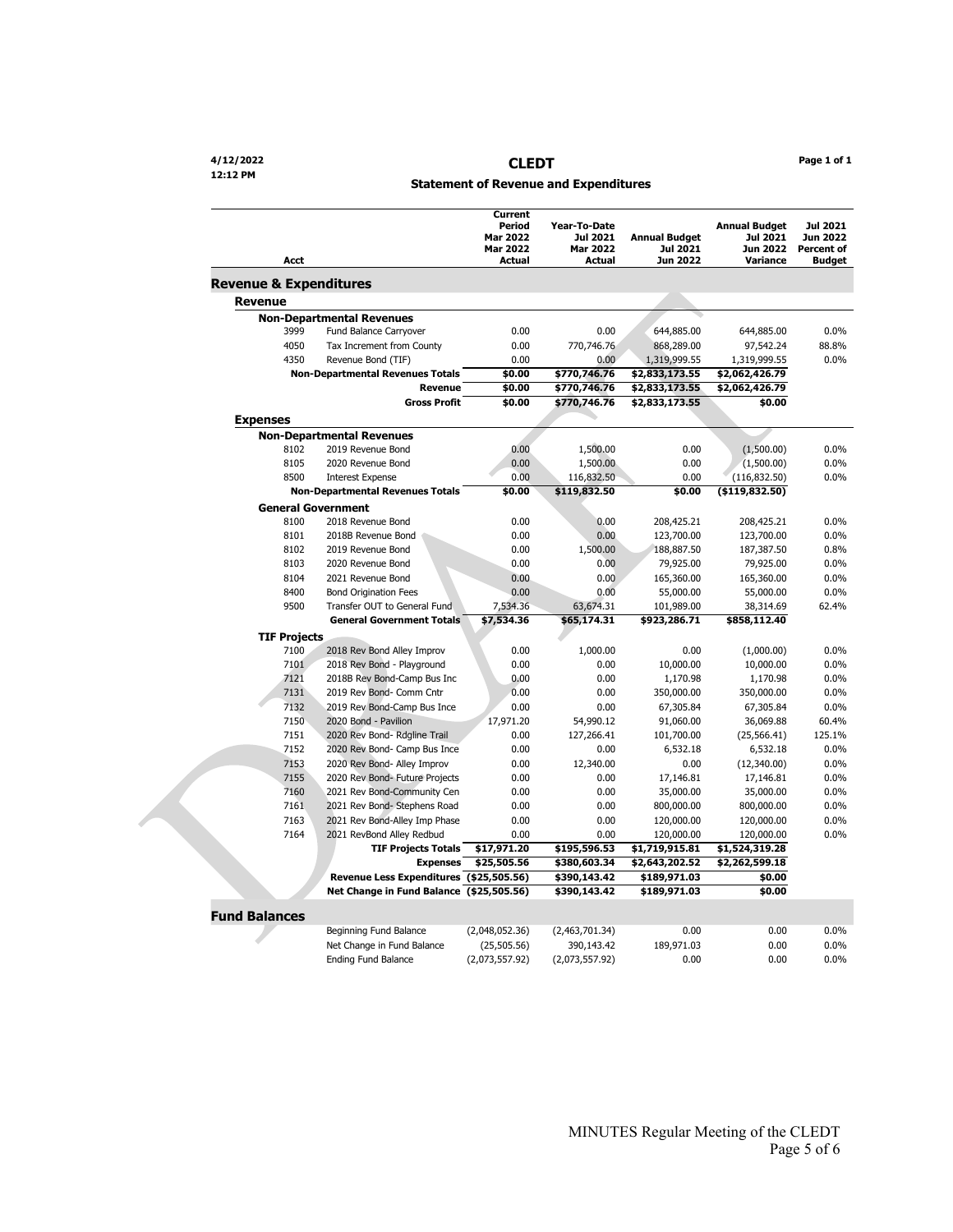#### Town Administrator's Report – April 16, 2022

- $\Box$  Entrance Road County Road crew cleared out drainage ditch along Ridgeline Road east from outlook.
- $\Box$  Pavilion Landmark has started the landscaping at the entrance of the Pavilion. Due to possible weather and Easter activities, we are postponing the ribbon cutting ceremony. Worked on obtaining Property Insurance from OMAG to cover Pavilion Structure. Under our Property Management Agreement, the Contractor is Responsible for casualty insurance, but we are responsible for the structure. We have noticed a little pooling of water at the front of the Pavilion, which became noticeable after stone entrance was installed and we started getting rain. Mike is looking into possible solutions.
- $\Box$  Ridgeline Sidewalk/Trail We have installed the section of trail on the corner of Ridgeline and Lower Greenway. This will allow the property owner to complete their landscaping. There remains one section to complete, which is the greenway belt west of Lower Greenway and Ridgeline Road corner. Chapman construction is using that as access to a home construction project and agreed to pay the cost of the sidewalk for ability to leave open for access to his construction project.
- □ Pittsburgh County Hazard Mitigation Plan I reviewed the Pittsburgh County Multi-jurisdictional Hazard Mitigation Plan. The plan review started in 2018. I have updated our contact information with Emergency Management to list me as the Town of Carlton Landing point of contact.
- □ Code Red Attended CodeRed webinar on IPAWS system. Trying to understand and learn more about CodeRed and its capabilities and or limitations.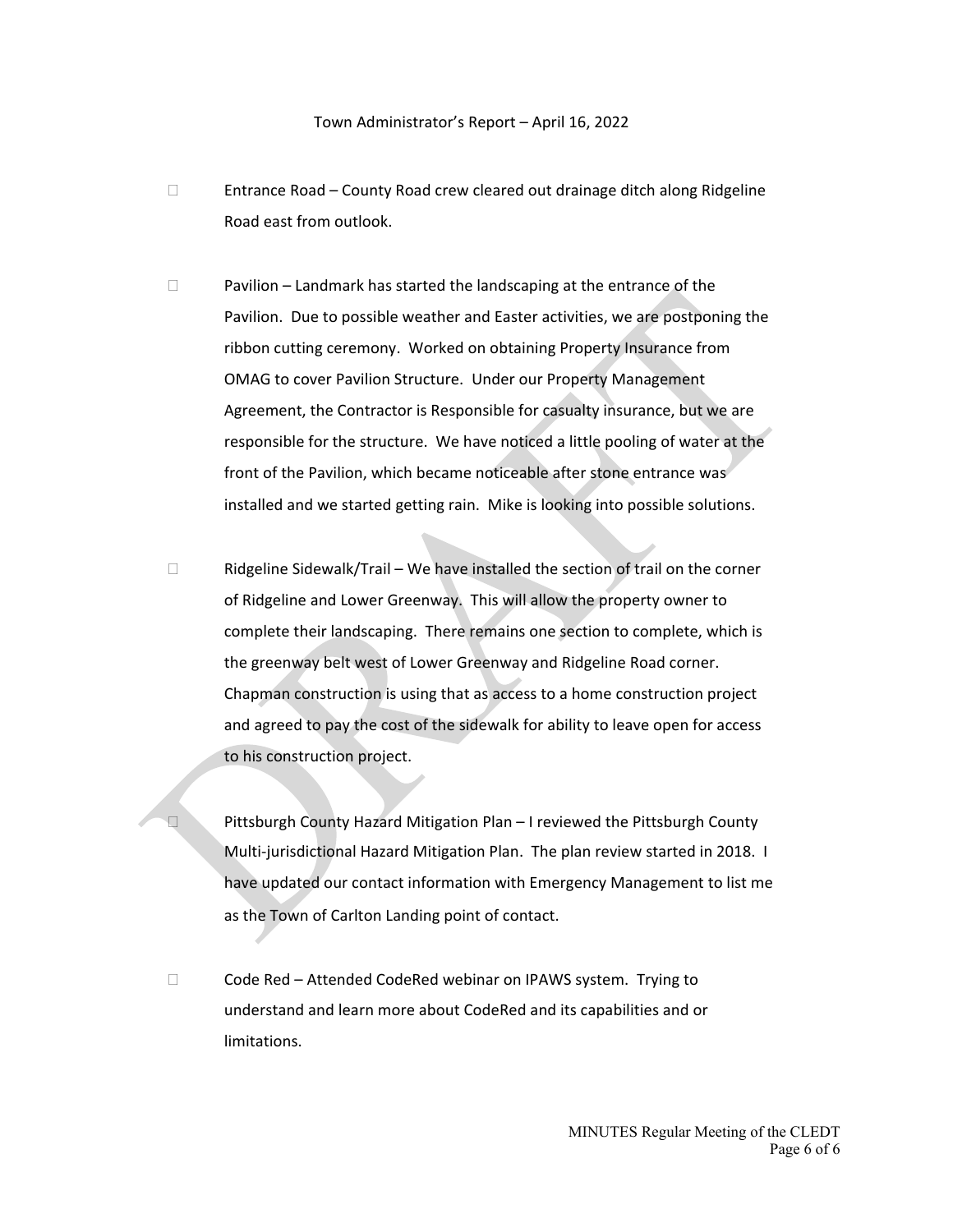## <span id="page-8-0"></span>5/18/2022 **CLEDT** Page 1 of 1

## 3:36 PM **Payments Journal (Summary) 4/1/2022 to 4/30/2022**

| Check $\angle$                                             |             |
|------------------------------------------------------------|-------------|
| Reference $#$<br>Check Date<br>Payee                       | Amount      |
| 1040 BOK 3649 TIF Increment                                |             |
| <b>BOK Financial</b><br>4/1/2022<br>0143                   | 1,500.00    |
| 4/22/2022<br>0144<br>Town of Carlton Landing               | 9,855.98    |
| 1040 BOK 3649 TIF Increment Totals                         | \$11,355.98 |
| 1080 BOK 3045 Rev Bond 2020                                |             |
| 4/13/2022<br>Twin Cities Ready Mix Inc<br>0028             | 3,340.85    |
| 1080 BOK 3045 Rev Bond 2020 Totals                         | \$3,340.85  |
|                                                            |             |
| <b>Report Options</b><br>Check Dete: 1/1/2022 to 1/20/2022 |             |

Check Date: 4/1/2022 to 4/30/2022 Display Notation: No Fund: CLEDT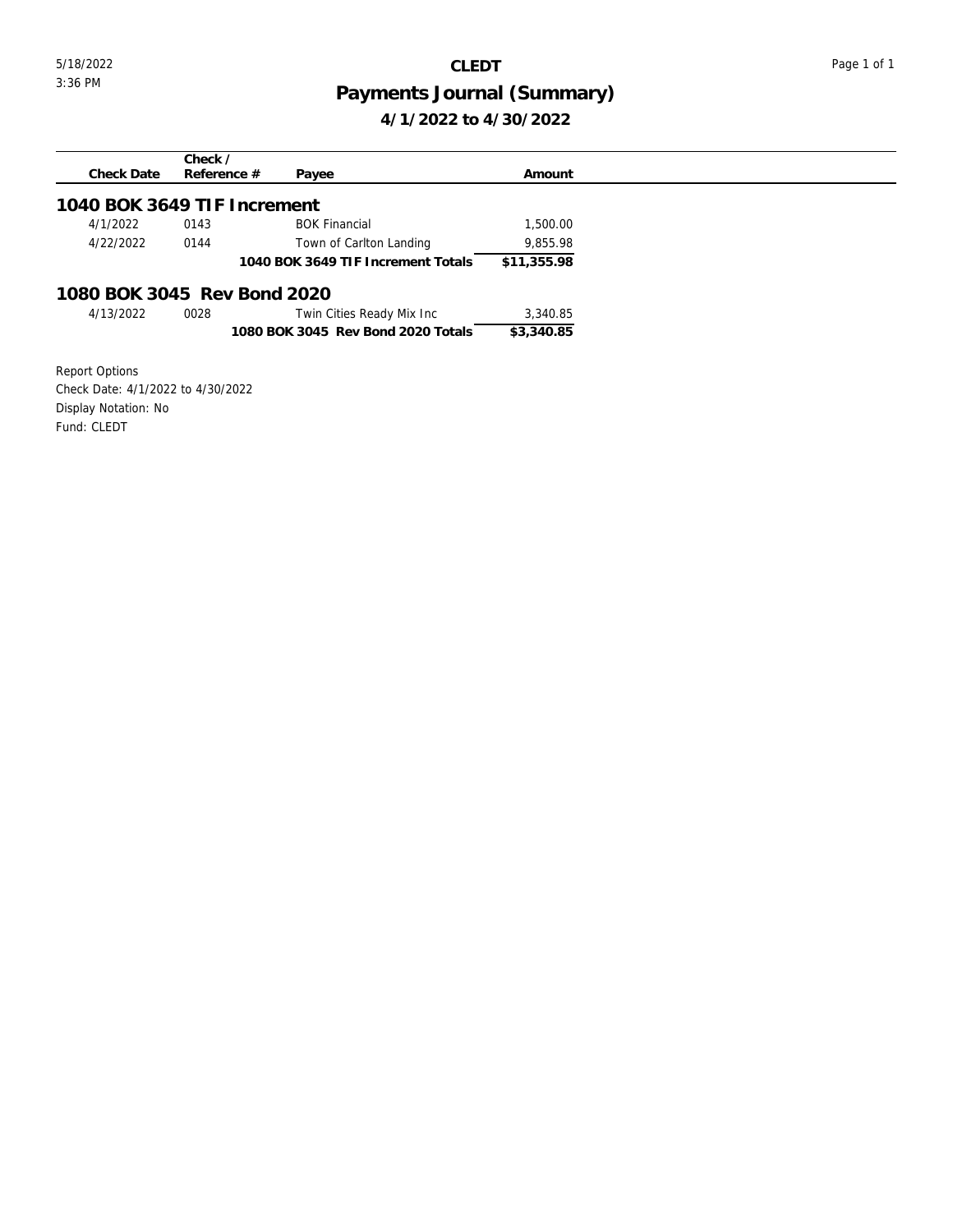Item No**.** \_\_\_\_\_\_\_\_\_\_\_\_

Date: May 21, 2022

## **AGENDA ITEM COMMENTARY**

<span id="page-9-0"></span>**ITEM TITLE:** Consider, discuss and possibly vote to amend, revise, approve or deny Resolution 2022-05-01 approving the Town of Carlton Landing, Oklahoma, budget for the General Fund, Street and Alley Fund, and Carlton Landing Economic Development Trust for the fiscal year beginning July 1, 2022 and ending June 30, 2023, and providing for the investment of said funds, or take any other appropriate action.

**INITIATOR:** Greg Buckley, Town Administrator

## **STAFF INFORMATION SOURCE:** Greg Buckley, Town Administrator

**BACKGROUND:** The preliminary draft Budget Fiscal Year 2022-2023 continues a fiscally conservative policy even with increases in Sales Tax and Lodging Tax. Sales Tax is an eighty percent (80%) increase over FY 21-22, but only represents sixty-seven and eight tenths' percent (67.8%) of FY 21-22 projected actual Revenue. Lodging Tax is a one hundred percent (100%) increase over FY 21-22, but only represents sixty-four percent (64%) of FY 21-22 projected actual Revenue. The Street and Alley Fund was established during FY 21-22 after the Town started receiving Motor Fuel Tax. The release of the 2020 Census data showed the Town with a population of 94 residents, which meet the minimum threshold to start receiving Motor Fuel Tax. Our first full year of projected Revenue from Motor Fuel Tax is \$500.00.

Balance Forward and Carry-over are unfinished projects that are being carried forward from FY 21-22. Using Balance Forward and Carry-over allows the dollars appropriated previously to be re-appropriated in the new Fiscal Year. If the funds were not re-appropriated then "new revenue" or revenue projected to be received during the Fiscal Year would be used to fund the project or activity that didn't get completed last year but still needs to be completed. The Street Light project and related revenue is reappropriated in FY 22-23 in the General Fund. Stephens Road, Alley improvement, Community Center, and playground expansion are being reappropriated for FY 22-23. In past years, Tax Increment Financing Revenue Note along with estimated projects were Budgeted; however, after the issuing of the TIF Revenue Note a Budget Amendment was needed to adjust the actual TIF Revenue Note amount received and project funding. The Proposed FY 22-23 Budget does not allocate of estimate a possible TIF Revenue Note, when the Note is issued, and projects determined a Budget Amendment will be completed for approval. The desire is the Budget will be simpler to follow.

Some basic highlights in the proposed FY 22-23 Budget include:

Increase Revenue for Sales Tax and Lodging Tax Propose a new Full-time Clerk position Insurance for Water Street Pavilion Funds to cover TIF Administration for County Treasurer Budgeting a Transfer to Reserve Fund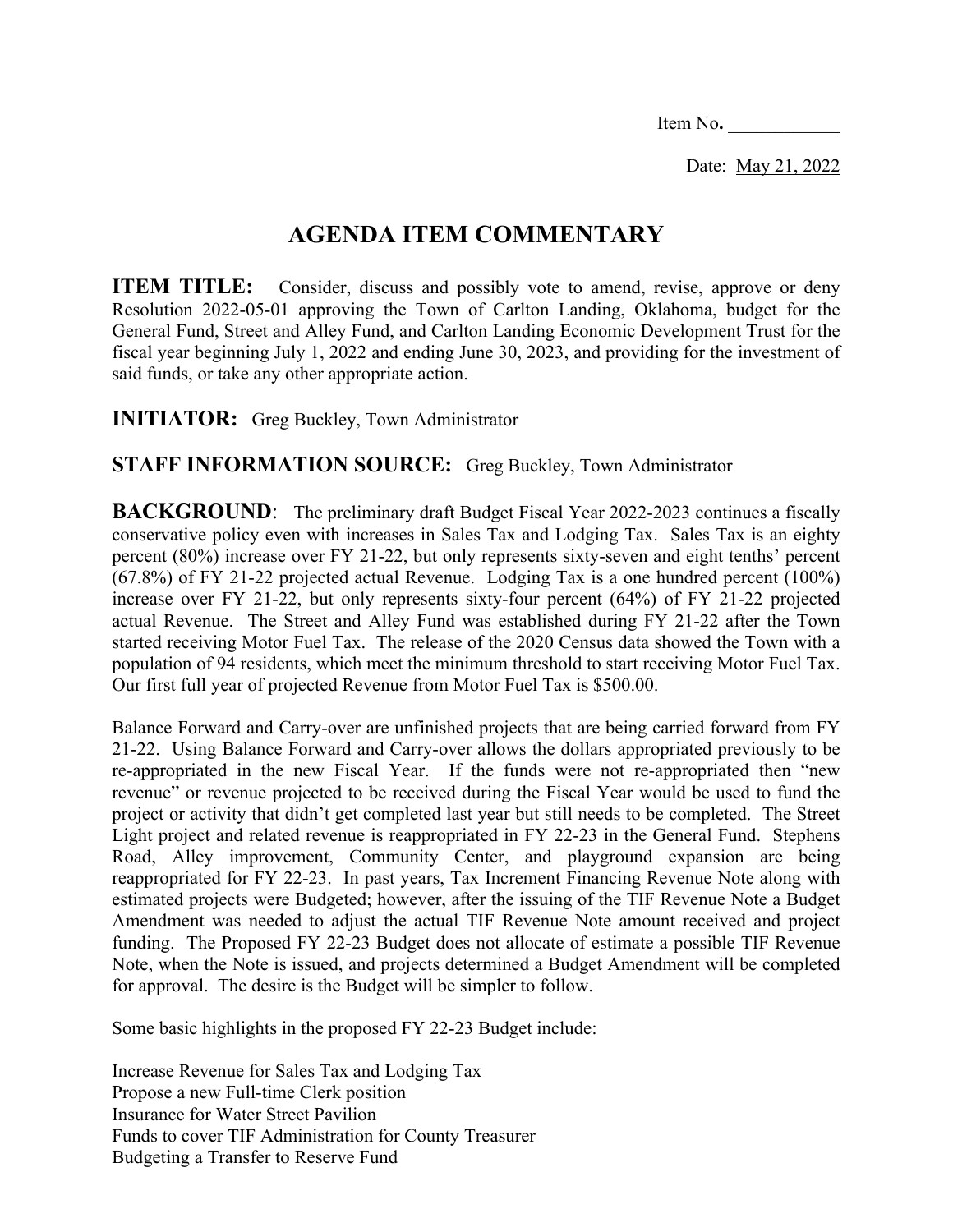The Carlton Landing Economic Development Trust provides carryover revenue for projects that were not competed. Once the TIF Committee meets to review possible projects and a TIF Revenue Note is issued, a Budget Amendment will be submitted for approval. They will make their formal recommendation in the fall as part of the Revenue Note determination process.

Both the Town Budget and CLEDT Budget are submitted as balanced Budgets. At this time, the Town Budget does not project using any excess Fund Balance to balance the budget.

## **FUNDING:** None

**EXHIBITS:** Budget Resolution, Budget Fiscal Year 2022-2023 Document,

**RECOMMENDED ACTION:** Approve the Resolution approving the Town of Carlton Landing, Oklahoma, budget for the General Fund, Street and Alley Fund and Carlton Landing Economic Development Trust for the fiscal year beginning July 1, 2022 and ending June 30, 2023.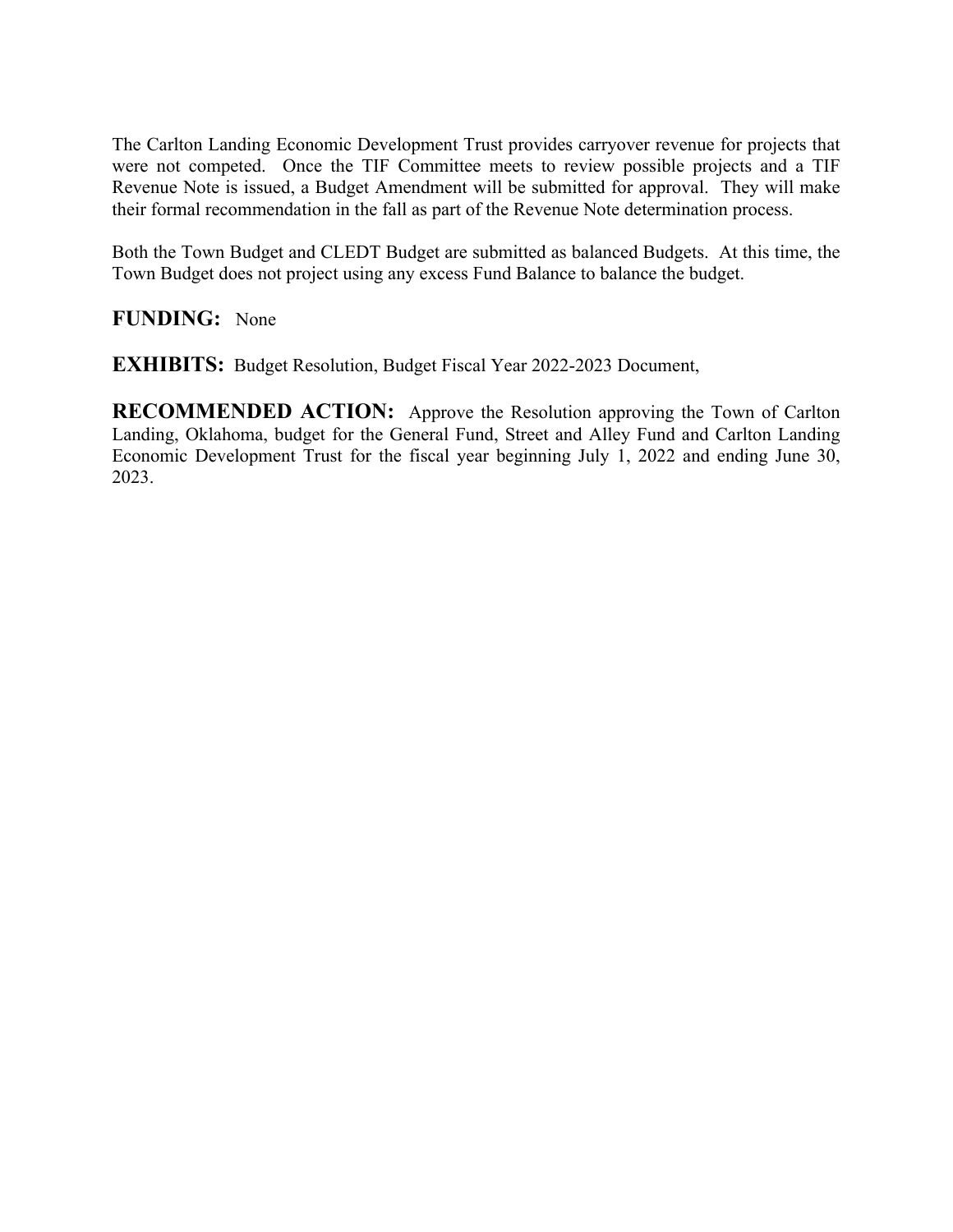### **RESOLUTION NO.**

A RESOLUTION APPROVING THE CARLTON LANDING ECONOMIC DEVELOPMENT TRUST, CARLTON LANDING, OKLAHOMA BUDGET FOR FISCAL YEAR BEGINNING JULY 1, 2022 AND ENDING JUNE 30, 2023, ESTABLISHING BUDGET AMENDMENT AUTHORITY AND PROVIDING FOR THE INVESTMENT OF SAID FUNDS.

WHEREAS, notice of a public hearing on the budget for the Carlton Landing Economic Development Trust, the Fiscal Year 2022-2023 Budget has heretofore been published in accordance with the law, and a summary of budgeted funds is as follows:

Fund **CLEDT** 

Revenue \$1,935,000.00 Expenditure \$1,919,706.00 **Projected Ending Balance**  $$15,294.00$ 

WHEREAS, a public hearing was duly held at the time and place as provided for in the notice of such public hearing and all interested persons were given opportunities to be heard on said budget; and,

WHEREAS, the Carlton Landing Economic Development Trust prepares its annual operating budget in accordance with the Oklahoma Municipal Budget Act, Title 11, Sections 17-201 through 17-216 of the Oklahoma Statutes; and,

WHEREAS, the Carlton Landing Economic Development Trust has need throughout the fiscal year to amend its annual operating budget through supplemental appropriations, decreases in appropriations or appropriation transfers; and,

WHEREAS, the Trustees of the Carlton Landing Economic Development Trust desires to provide limited budget control flexibility to the Trust Manager in amending certain budget categories as needed without Authority action as provided for by Title 11, Section 17-215.

IT IS HEREBY RESOLVED that the Trustees of Carlton Landing Economic Development Trust has authorized the Trust Manager to transfer monies from one account or object category to another within the same department or from department to department within the same fund as well as to transfer revenues from the General Fund to the Carlton Landing Economic Development Trust or from the Carlton Landing Economic Development Trust to the General Fund; except that no appropriation for debt service or other appropriation required by law or ordinance may be reduced below the minimum required. The Trust Manager is also required to submit for Trustee action all other budget amendments including all supplemental appropriations or decreases in appropriations. Such proposed amendments will be submitted to Trustees, for action, on a properly completed Budget Amendment Form.

WHEREAS, it is necessary at this time, that said budget be adopted.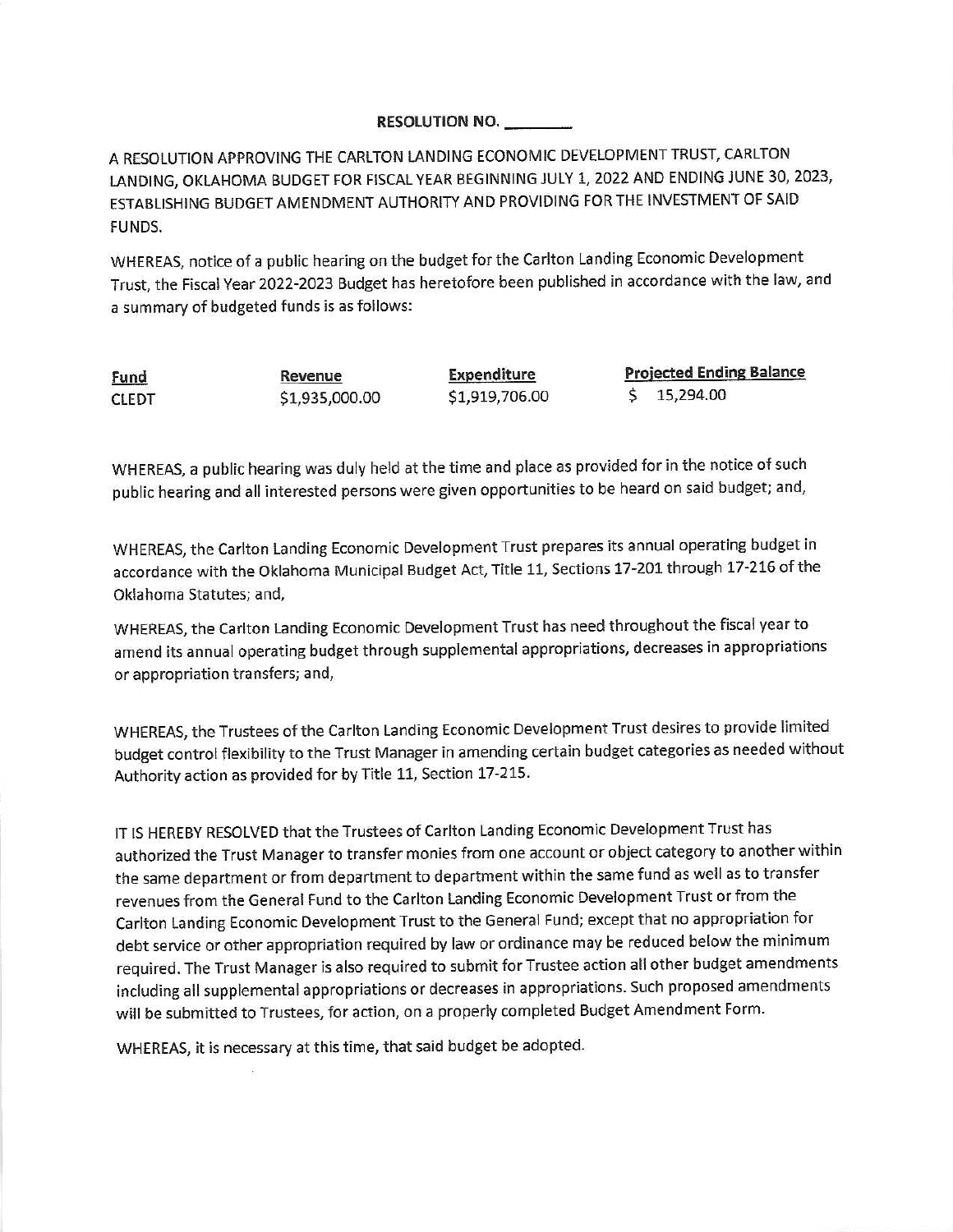NOW, THEREFORE, BE IT RESOLVED BY THE TRUSTEES OF THE CARLTON LANDING ECONOMIC DEVELOPMENT TRUST, EUFAULA, OKLAHOMA AS FOLLOWS:

SECTION 1: That the budget presented by the Trust Manager and reviewed during the public hearing is hereby approved and adopted for the Fiscal Year 2022-2023.

SECTION 2: That staff is authorized to invest any funds not needed for current use, whether operating funds or bond funds, in United States Treasury bills, savings accounts or certificates of deposit. Interest accrued from such investments may be deposited in the fund from which the investment was made. All investments shall be in accordance with the law.

PASSED, APPROVED AND ADOPTED, THIS 21st DAY OF MAY, 2022.

Mayor

Town Clerk - Treasurer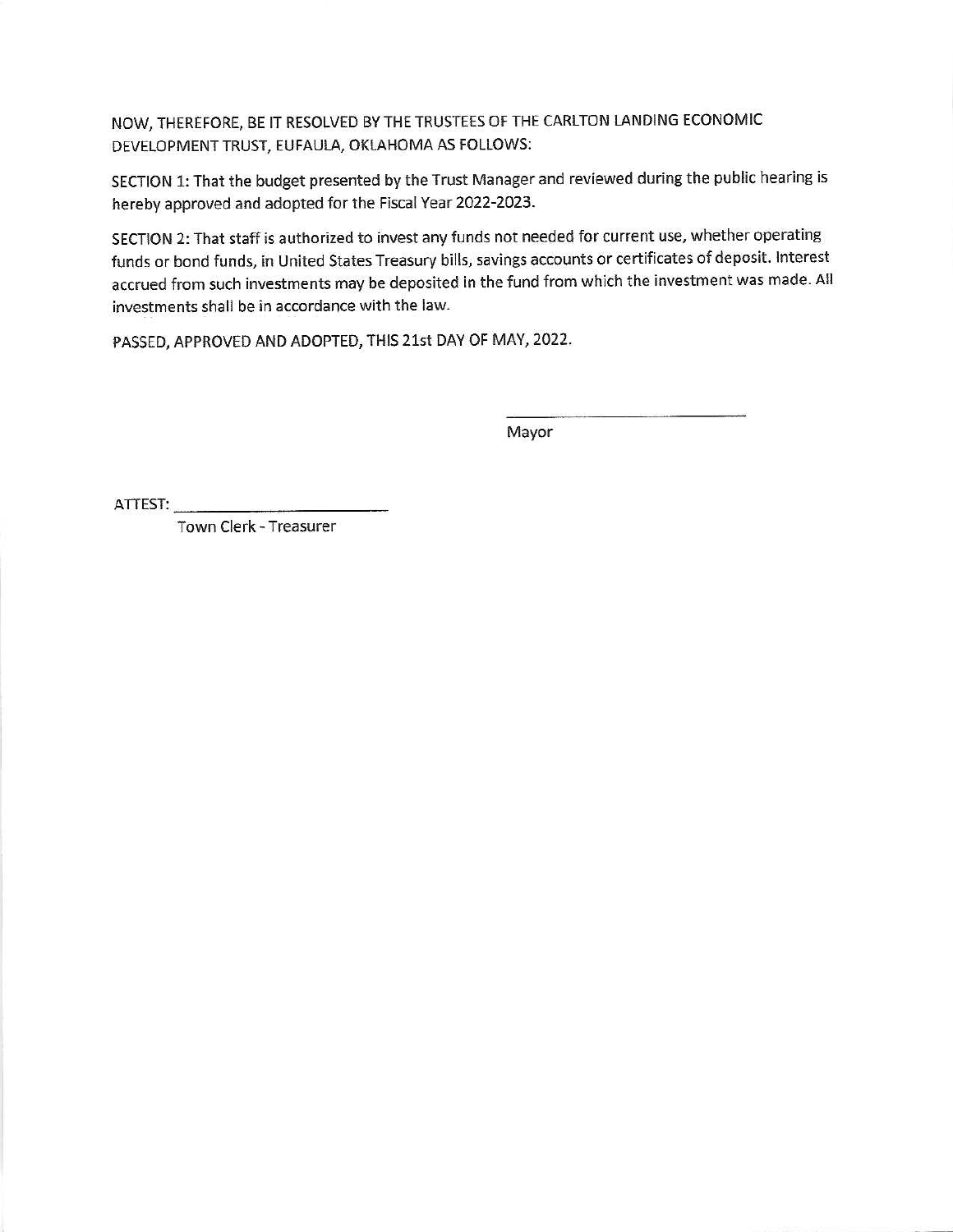## **CLEDT - Budget Supplement Information - FY 22-23**

| Ledger ID                 | Ledger Description                            |          | Actual<br>FY 19-20 |     | Actual<br>FY 20-21 |    | Amended Budget<br>FY 21-22 |    | Proposed<br>FY 22-23 |
|---------------------------|-----------------------------------------------|----------|--------------------|-----|--------------------|----|----------------------------|----|----------------------|
| <b>CLEDT</b>              |                                               |          |                    |     |                    |    |                            |    |                      |
| Non-Departmental Revenue  |                                               |          | 497,061.31 \$      |     | 698,327.98 \$      |    | 868,289.00 \$              |    | 800,000.00           |
| 05-00-4015-00             | Pittsburgh County Sinking Fund Receipts       | \$<br>\$ | 1,455,000.00       | \$  | 61,500.28 \$       |    | 1,265,128.92               |    |                      |
| 05-00-4350-00             | Revenue Bond                                  |          |                    | \$  | 78.26              |    |                            |    |                      |
| 05-00-4400-00             | Interest Income                               |          |                    | \$  | 55.89              |    |                            |    |                      |
| 05-00-4450-00             | Miscellanous Revenue                          |          |                    |     |                    |    |                            |    |                      |
| 05-00-9000-00             | Transfer IN from Gen Fund                     |          |                    |     |                    |    |                            |    |                      |
|                           | Balance Forward/Carry-over                    | \$       | 1,946,860.00 \$    |     | 1,039,846.81 \$    |    | 644,885.00                 | \$ | 1,135,000.00         |
|                           | TOTAL AVAILABLE REVENUES                      | \$       | 3,898,921.31 \$    |     | 1,799,809.22 \$    |    | 2,778,302.92               | -S | 1,935,000.00         |
| <b>General Government</b> |                                               |          |                    |     |                    |    |                            |    |                      |
| <b>Personal Services</b>  | <b>SUBTOTAL</b>                               |          |                    | \$  |                    | \$ |                            |    |                      |
| Materials & Supplies      |                                               |          |                    |     |                    |    |                            |    |                      |
|                           | SUBTOTAL                                      |          |                    | \$  |                    | \$ |                            |    |                      |
| <b>Other Services</b>     | <b>SUBTOTAL</b>                               | \$       | $1,143.13$ \$      |     |                    | \$ |                            |    |                      |
| Capital Outlay            |                                               |          |                    |     |                    |    |                            |    |                      |
|                           | <b>SUBTOTAL</b>                               |          |                    | \$  |                    | \$ |                            |    |                      |
| Debt Service              |                                               |          |                    |     |                    |    |                            |    |                      |
| 05-15-8100-00             | 2018 Revenue Bond                             | \$       | 126,500.00         | -S  | 136,873.48         | \$ | 208,425.21 \$              |    | 210,375.00           |
| 05-15-8101-00             | 2018B Revenue Bond                            | \$       | 71,500.00          | \$  | 75,000.00          | \$ | 123,700.00 \$              |    | 119,100.00           |
| 05-15-8102-00             | 2019 Revenue Bond                             | \$       | 74,000.00          | \$  | 106,500.00         | \$ | 188,887.50                 | -S | 187,275.00           |
| 05-15-8103-00             | 2020 Revenue Bond                             |          |                    | \$  | 56,500.00          | \$ | 79,925.00 \$               |    | 82,450.00            |
| 05-15-8104-00             | 2021 Revenue Bond                             |          |                    |     |                    | \$ | 165,360.00 \$              |    | 165,360.36           |
|                           | <b>Bond Origination Fees</b>                  | \$       | 47,500.00          |     |                    | Ś  | 55,000.00                  |    |                      |
| 05-15-8500-00             | Interest Expense                              | \$       | 171,444.33         | - S | 218,821.39         |    |                            |    |                      |
|                           | SUBTOTAL                                      | \$       | 272,000.00         | \$, | 593,694.87         | \$ | 821,297.71 \$              |    | 764,560.36           |
| Transfers - Out           |                                               |          |                    |     |                    |    |                            |    |                      |
| 05-15-9500-00             | Transfer OUT to Gen Fund                      |          |                    | \$  | 96,663.96 \$       |    | 101,989.00 \$              |    | 120,146.00           |
| 05-15-9503-00             | Transfer OUT to RESERVE Fund                  |          |                    |     |                    |    |                            |    |                      |
|                           | <b>SUBTOTAL</b>                               |          |                    | \$  | 96,663.96 \$       |    | 101,989.00 \$              |    | 120,146.00           |
|                           | DEPT. TOTAL                                   | \$       | 273,143.13 \$      |     | 690,358.83 \$      |    | 923,286.71 \$              |    | 884,706.36           |
| <b>TIF Projects</b>       |                                               |          |                    |     |                    |    |                            |    |                      |
| Capital Outlay            |                                               |          |                    |     |                    |    |                            |    |                      |
| 05-20-7100-00             | 2018 Rev Bond - School Support                | \$       | 459,798.00         |     |                    |    |                            |    |                      |
| 05-20-7100-01             | 2018 Rev Bond - Infrastructure Reimbersement  | \$       | 337,614.00         |     |                    |    |                            |    |                      |
| 05-20-7100-02             | 2018 Rev Bond - County Support                |          |                    |     |                    |    |                            |    |                      |
| 05-20-7100-03             | 2018 Rev Bond - Developer Reimbursement       | \$       | 36,238.00          |     |                    |    |                            |    |                      |
| 05-20-7100-04             | 2018 Rev Bond - Alley Beautification          | \$       | 14,606.02 \$       |     | 268,035.87         |    |                            |    |                      |
| 05-20-7100-05             | 2018 Rev Bond - Marina Center - Courtesy Dock | \$       | 28,000.00          |     |                    |    |                            |    |                      |
| 05-20-7100-06             | 2018 Rev Bond - Marina Center - Clearing      | \$       | 67,345.71          |     |                    |    |                            |    |                      |
| 05-20-7100-07             | 2018 Rev Bond - Marina Center Fencing         | \$       | 10,400.00          |     |                    |    |                            |    |                      |
| 05-20-7100-08             | 2018 Rev Bond - Marina CenterRoad Access      | \$       | 78,000.00          |     |                    |    |                            |    |                      |
| 05-20-7100-09             | 2018 Rev Bond - Playground                    | \$       | 69,470.59          | Ş   |                    | \$ | 10,000.00                  |    |                      |
| 05-20-7100-10             | 2018 Rev Bond - Pavilion                      |          |                    | \$  | 26,920.00          |    |                            |    |                      |
| 05-20-7100-11             | 2018 Rev Bond - Mailboxes                     | \$       | 13,519.02          | \$  | 1,354.69           |    |                            |    |                      |
| 05-20-7101-00             | 2018B Rev Bond - School Support               |          |                    |     |                    |    |                            |    |                      |
| 05-20-7101-01             | 2018B Rev Bond - Infrastructure Reimbursement | \$       | 206,000.00         |     |                    |    |                            |    |                      |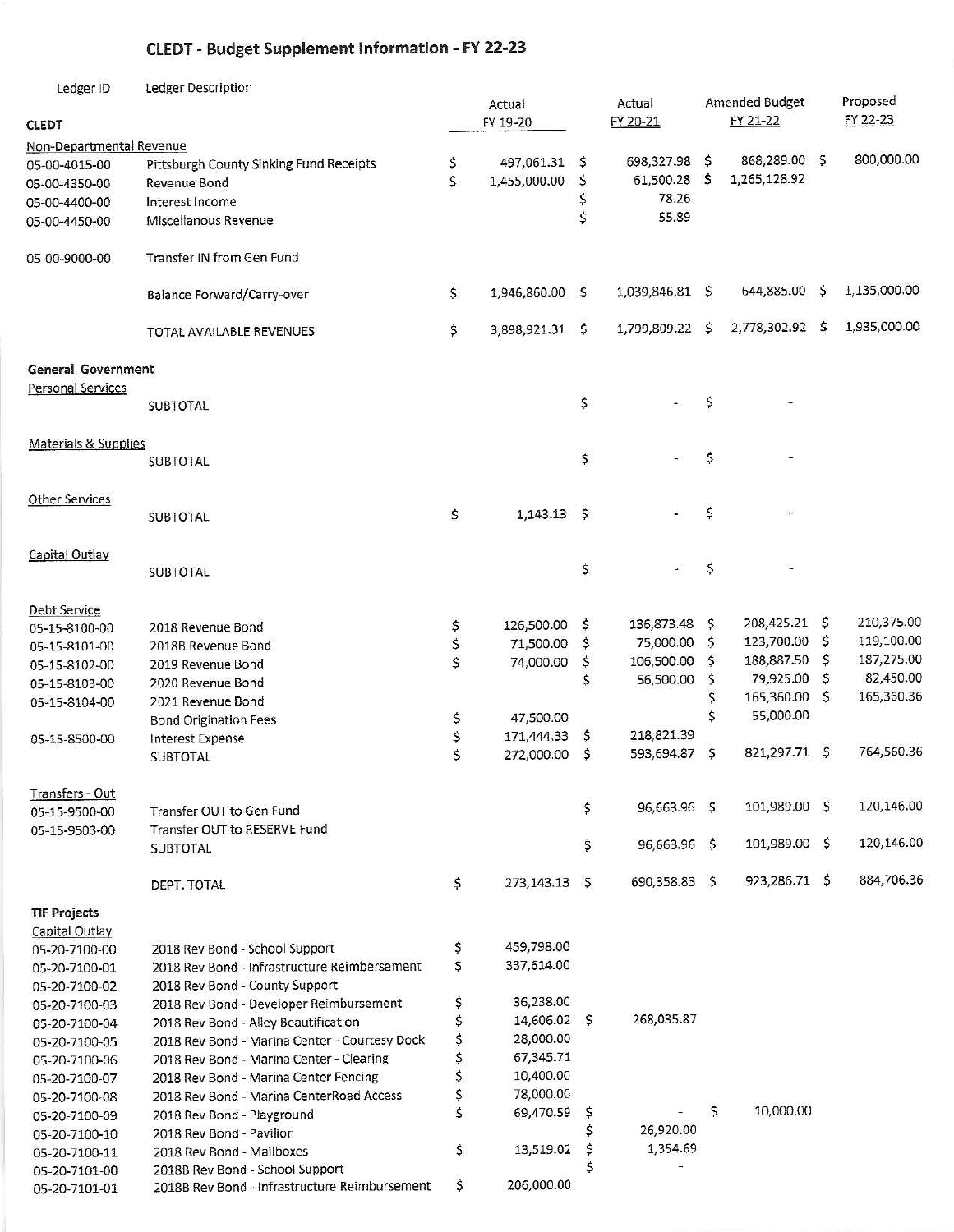| <b>CLEDT</b>  |                                                 | Actual<br>FY 19-20 |    | Actual<br>FY 20-21 |    | <b>Amended Budget</b><br>FY 21-22 |   | Proposed<br>FY 22-23 |
|---------------|-------------------------------------------------|--------------------|----|--------------------|----|-----------------------------------|---|----------------------|
| 05-20-7101-02 | 2018B Rev Bond - County Support                 | 222,292.29         |    |                    |    |                                   |   |                      |
| 05-20-7101-03 | 2018B Rev Bond - Developer Reimbursement        | 144,241.14         |    |                    |    |                                   |   |                      |
| 05-20-7101-04 | 2018B Rev Bond - Pavilion                       |                    |    |                    |    |                                   |   |                      |
| 05-20-7101-05 | 2018B Rev Bond - Town Green - Public Amenity    | \$<br>131,622.00   |    |                    |    |                                   |   |                      |
| 05-20-7101-06 | 2018B Rev Bond - Town Hall Phase 1              | \$<br>30,621.00    |    |                    |    |                                   |   |                      |
| 05-20-7101-07 | 2018B Rev Bond - campsites - business Incentive |                    | s  |                    | \$ | 1,170.98                          |   |                      |
| 05-20-7102-00 | 2019 Rev Bond - Scool Buildings                 |                    |    |                    |    |                                   |   |                      |
| 05-20-7102-01 | 2019 Rev Bond -Community Center                 | \$<br>904,436.00   | \$ |                    | \$ | 350,000.00                        |   |                      |
| 05-20-7102-02 | 2019 Rev Bond - campsites - business Incentive  |                    | \$ |                    | Ś  | 67,305.84                         |   |                      |
| 05-20-7102-03 | 2019 Rev Bond - Trail Development               |                    |    |                    |    |                                   | S | 25,000.00            |
| 05-20-7103-00 | 2020 Rev Bond - Pavilion Facility               |                    |    | 331,064.67 \$      |    | 91,030.00                         |   |                      |
| 05-20-7103-01 | 2020 Rev Bond - Ridgeline trail                 |                    |    | $6,255.00$ \$      |    | 101,700.00                        |   |                      |
| 05-20-7103-02 | 2020 Rev Bond - campsites - business Incentive  |                    |    |                    | \$ | 6,532.18                          |   |                      |
| 05-20-7103-03 | 2020 Rev Bond - Alley Improvement               |                    |    | 30,971.46          |    |                                   |   |                      |
| 05-20-7103-04 | 2020 Rev Bond - Future Project Plan/Cost        |                    |    |                    | Ŝ  | 17,146.81                         |   |                      |
| 05-20-7103-05 | 2020 RevBond - Parking Lot 10-Trees/Improv      |                    |    | 19,794.23          |    |                                   |   |                      |
| 05-20-7104-00 | 2021 Rev Bond - Community Center                |                    |    |                    |    | 35,000.00 \$                      |   | 35,000.00            |
| 05-20-7104-01 | 2021 Rev Bond - Marina Relocation               |                    |    |                    |    |                                   |   |                      |
| 05-20-7104-02 | 2021 RevBond - Stephens Road                    |                    |    |                    |    | 800,000.00                        | s | 750,000.00           |
| 05-20-7104-03 | 2021 Rev Bond - Alley Phase 4/Redbud            |                    |    |                    |    | 240,000.00                        | S | 225,000.00           |
|               | <b>SUBTOTAL</b>                                 | \$<br>2,754,203.77 | S  | 684,395.92         | s  | 1,719,885.81                      | Ŝ | 1,035,000.00         |
|               | DEPT. TOTAL                                     | \$<br>2,754,203.77 | S  | 684,395.92         | s  | 1,719,885.81                      | Ş | 1,035,000.00         |
|               | <b>TOTAL EXPENSES</b>                           | \$<br>3,027,346.90 | \$ | 1,374,754.75       | s  | 2,643,172.52                      | S | 1,919,706.36         |

 $\frac{\langle \Psi \rangle}{\langle \psi \rangle}$ 

 $$371,574.41 \text{ } $425,054.47 \text{ } $135,130.40 \text{ } $15,293.64$ Year End Fund Balance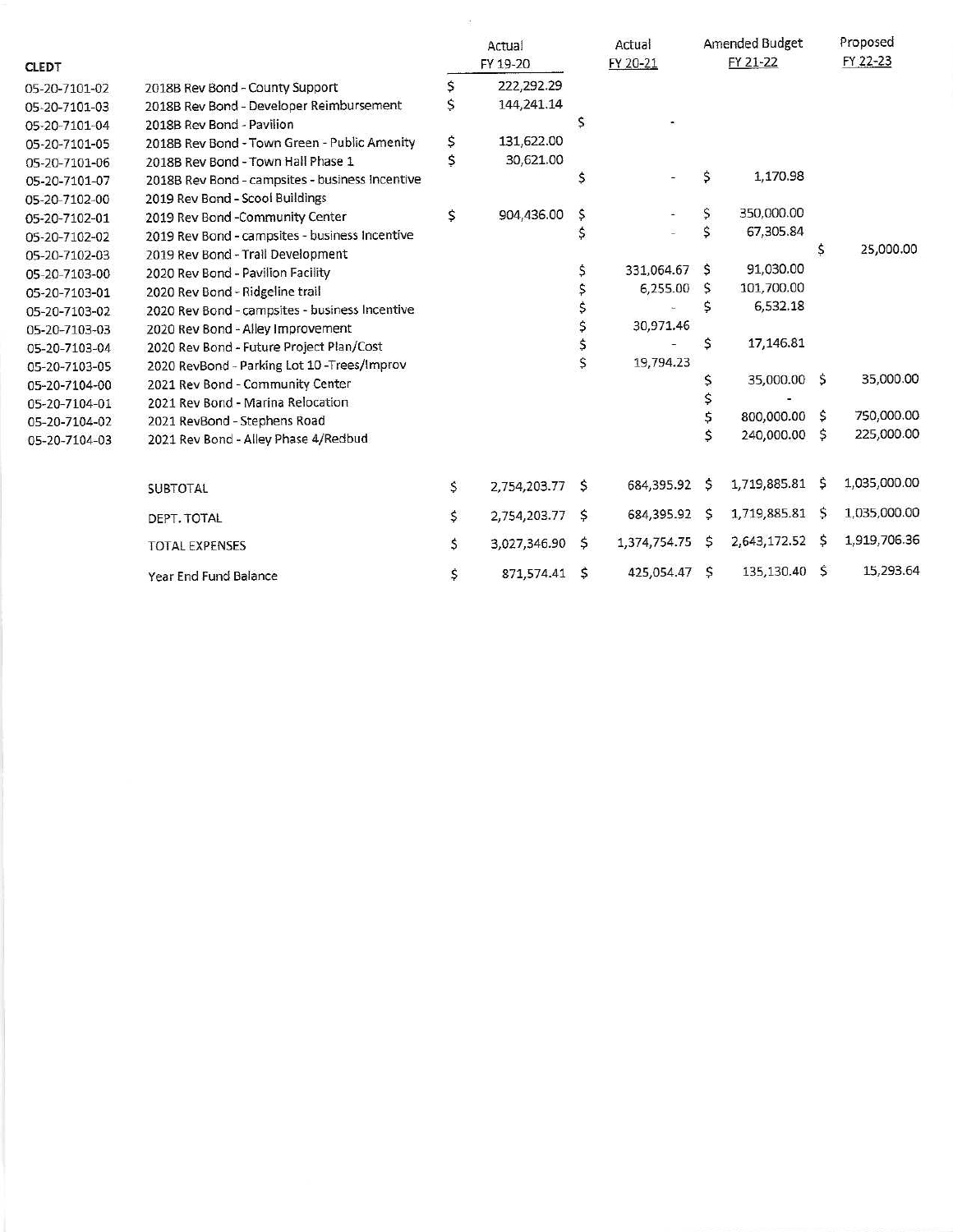## **Statement of Revenue and Expenditures**

<span id="page-15-0"></span>

|                        |                                  | <b>Current Period</b> | Year-To-Date |                      | Annual Budget         | Jul 2021      |  |
|------------------------|----------------------------------|-----------------------|--------------|----------------------|-----------------------|---------------|--|
|                        |                                  | Apr 2022              | Jul 2021     | Annual Budget        | Jul 2021              | Jun 2022      |  |
|                        |                                  | Apr 2022              | Apr 2022     | Jul 2021<br>Jun 2022 | Jun 2022              | Percent of    |  |
| Acct                   |                                  | Actual                | Actual       |                      | Variance              | <b>Budget</b> |  |
| Revenue & Expenditures |                                  |                       |              |                      |                       |               |  |
| Revenue                |                                  |                       |              |                      |                       |               |  |
|                        | Non-Departmental Revenues        |                       |              |                      |                       |               |  |
| 3999                   | Fund Balance Carryover           | 0.00                  | 0.00         | 644,885.00           | 644,885.00            | 0.0%          |  |
| 4050                   | Tax Increment from County        | 66,537.50             | 837,284.26   | 868,289.00           | 31,004.74             | 96.4%         |  |
| 4350                   | Revenue Bond (TIF)               | 0.00                  | 0.00         | 1,319,999.55         | 1,319,999.55          | 0.0%          |  |
|                        | Non-Departmental Revenues Totals | \$66,537.50           | \$837,284.26 | \$2,833,173.55       | \$1,995,889.29        |               |  |
|                        | Revenue                          | \$66,537.50           | \$837,284.26 | \$2,833,173.55       | \$1,995,889.29        |               |  |
|                        | <b>Gross Profit</b>              | \$66,537.50           | \$837,284.26 | \$2,833,173.55       | \$0.00                |               |  |
| Expenses               |                                  |                       |              |                      |                       |               |  |
|                        | Non-Departmental Revenues        |                       |              |                      |                       |               |  |
| 8101                   | 2018B Revenue Bond               | 1,500.00              | 1,500.00     | 0.00                 | (1,500.00)            | 0.0%          |  |
| 8102                   | 2019 Revenue Bond                | 0.00                  | 1,500.00     | 0.00                 | (1,500.00)            | 0.0%          |  |
| 8105                   | 2020 Revenue Bond                | 0.00                  | 1,500.00     | 0.00                 | (1,500.00)            | 0.0%          |  |
| 8500                   | <b>Interest Expense</b>          | 0.00                  | 116,832.50   | 0.00                 | (116, 832.50)         | 0.0%          |  |
|                        | Non-Departmental Revenues Totals | \$1,500.00            | \$121,332.50 | \$0.00               | (\$121,332.50)        |               |  |
|                        | <b>General Government</b>        |                       |              |                      |                       |               |  |
| 8100                   | 2018 Revenue Bond                | 0.00                  | 0.00         | 208,425.21           | 208,425.21            | 0.0%          |  |
| 8101                   | 2018B Revenue Bond               | 0.00                  | 0.00         | 123,700.00           | 123,700.00            | 0.0%          |  |
| 8102                   | 2019 Revenue Bond                | 0.00                  | 1,500.00     | 188,887.50           | 187,387.50            | 0.8%          |  |
| 8103                   | 2020 Revenue Bond                | 0.00                  | 0.00         | 79,925.00            | 79,925.00             | 0.0%          |  |
| 8104                   | 2021 Revenue Bond                | 0.00                  | 0.00         | 165,360.00           | 165,360.00            | 0.0%          |  |
| 8400                   | <b>Bond Origination Fees</b>     | 0.00                  | 0.00         | 55,000.00            | 55,000.00             | 0.0%          |  |
| 9500                   | Transfer OUT to General Fund     | 9,855.98              | 73,530.29    | 101,989.00           | 28,458.71             | 72.1%         |  |
|                        | General Government Totals        | \$9,855.98            | \$75,030.29  | \$923,286.71         | \$848,256.42          |               |  |
|                        |                                  |                       |              |                      |                       |               |  |
| <b>TIF Projects</b>    |                                  |                       |              |                      |                       | 0.0%          |  |
| 7100                   | 2018 Rev Bond Alley Improv       | 0.00                  | 1,000.00     | 0.00                 | (1,000.00)            | 0.0%          |  |
| 7101<br>7121           | 2018 Rev Bond - Playground       | 0.00                  | 0.00         | 10,000.00            | 10,000.00<br>1,170.98 | 0.0%          |  |
|                        | 2018B Rev Bond-Camp Bus Inc      | 0.00                  | 0.00         | 1,170.98             |                       |               |  |
| 7131                   | 2019 Rev Bond- Comm Cntr         | 0.00                  | 0.00         | 350,000.00           | 350,000.00            | 0.0%          |  |
| 7132                   | 2019 Rev Bond-Camp Bus Ince      | 0.00                  | 0.00         | 67,305.84            | 67,305.84             | 0.0%          |  |
| 7150                   | 2020 Bond - Pavilion             | 0.00                  | 54,990.12    | 91,060.00            | 36,069.88             | 60.4%         |  |
| 7151                   | 2020 Rev Bond- Rdgline Trail     | 3,340.85              | 130,607.26   | 101,700.00           | (28,907.26)           | 128.4%        |  |
| 7152                   | 2020 Rev Bond- Camp Bus Ince     | 0.00                  | 0.00         | 6,532.18             | 6,532.18              | 0.0%          |  |
| 7153                   | 2020 Rev Bond- Alley Improv      | 0.00                  | 12,340.00    | 0.00                 | (12, 340.00)          | 0.0%          |  |
| 7155                   | 2020 Rev Bond- Future Projects   | 0.00                  | 0.00         | 17,146.81            | 17,146.81             | 0.0%          |  |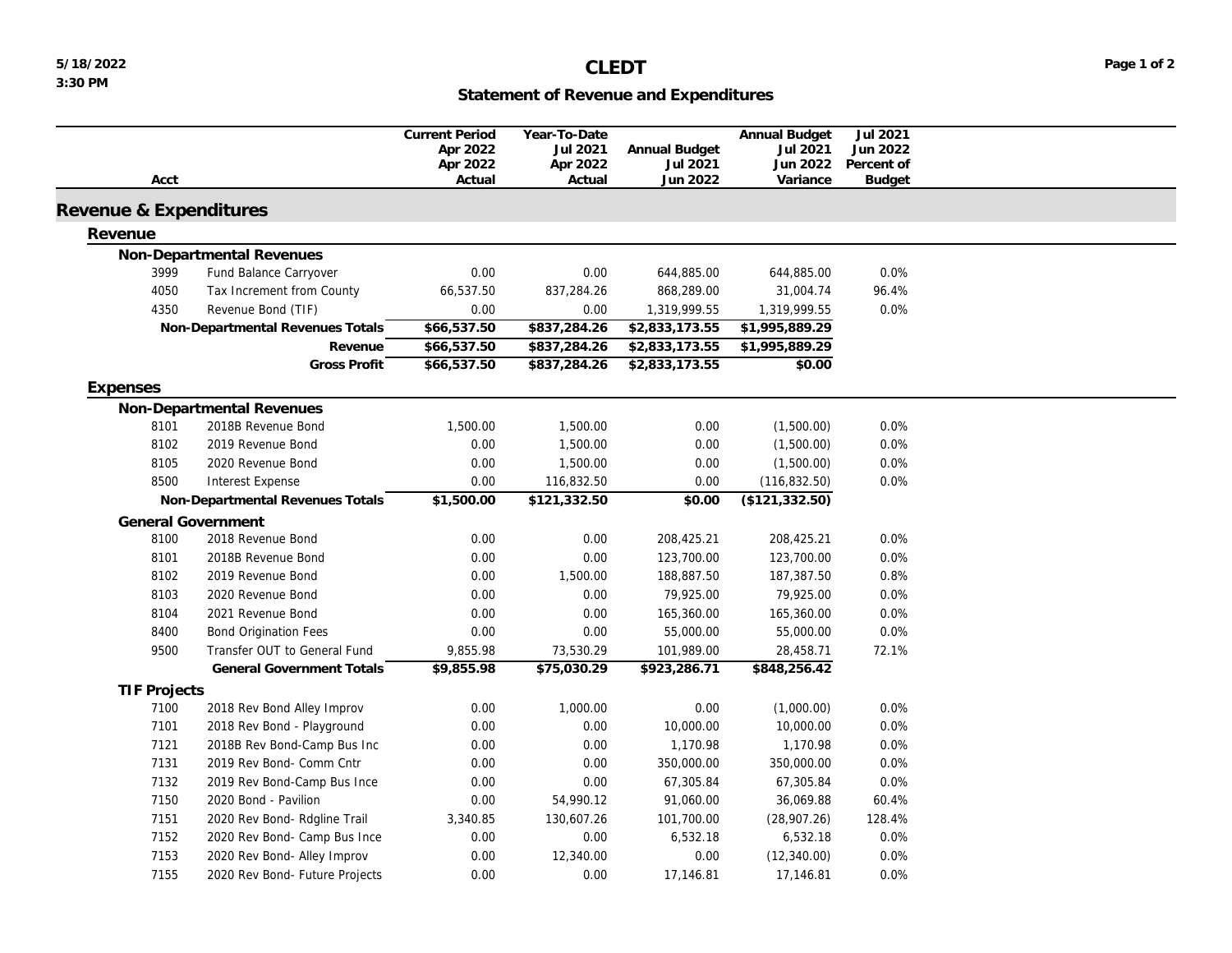## **Statement of Revenue and Expenditures**

|                        |                               | <b>Current Period</b><br>Apr 2022 | Year-To-Date         | Annual Budget  | Annual Budget<br>Jul 2021 | Jul 2021<br>Jun 2022 |  |
|------------------------|-------------------------------|-----------------------------------|----------------------|----------------|---------------------------|----------------------|--|
|                        |                               | Apr 2022                          | Jul 2021<br>Apr 2022 | Jul 2021       | Jun 2022                  | Percent of           |  |
| Acct                   |                               | Actual                            | Actual               | Jun 2022       | Variance                  | <b>Budget</b>        |  |
|                        |                               |                                   |                      |                |                           |                      |  |
| Revenue & Expenditures |                               |                                   |                      |                |                           |                      |  |
| Expenses               |                               |                                   |                      |                |                           |                      |  |
| TIF Projects           |                               |                                   |                      |                |                           |                      |  |
| 7160                   | 2021 Rev Bond-Community Cen   | 0.00                              | 0.00                 | 35,000.00      | 35,000.00                 | 0.0%                 |  |
| 7161                   | 2021 Rev Bond- Stephens Road  | 0.00                              | 0.00                 | 800,000.00     | 800,000.00                | 0.0%                 |  |
| 7163                   | 2021 Rev Bond-Alley Imp Phase | 0.00                              | 0.00                 | 120,000.00     | 120,000.00                | $0.0\%$              |  |
| 7164                   | 2021 RevBond Alley Redbud     | 0.00                              | 0.00                 | 120,000.00     | 120,000.00                | 0.0%                 |  |
|                        | TIF Projects Totals           | \$3,340.85                        | \$198,937.38         | \$1,719,915.81 | \$1,520,978.43            |                      |  |
|                        | Expenses                      | \$14,696.83                       | \$395,300.17         | \$2,643,202.52 | \$2,247,902.35            |                      |  |
|                        | Revenue Less Expenditures     | \$51,840.67                       | \$441,984.09         | \$189,971.03   | \$0.00                    |                      |  |
|                        | Net Change in Fund Balance    | \$51,840.67                       | \$441,984.09         | \$189,971.03   | \$0.00                    |                      |  |
|                        |                               |                                   |                      |                |                           |                      |  |
| <b>Fund Balances</b>   |                               |                                   |                      |                |                           |                      |  |
|                        | Beginning Fund Balance        | (2,073,557.92)                    | (2,463,701.34)       | 0.00           | 0.00                      | 0.0%                 |  |
|                        | Net Change in Fund Balance    | 51,840.67                         | 441,984.09           | 189,971.03     | 0.00                      | $0.0\%$              |  |
|                        | <b>Ending Fund Balance</b>    | (2,021,717.25)                    | (2,021,717.25)       | 0.00           | 0.00                      | 0.0%                 |  |